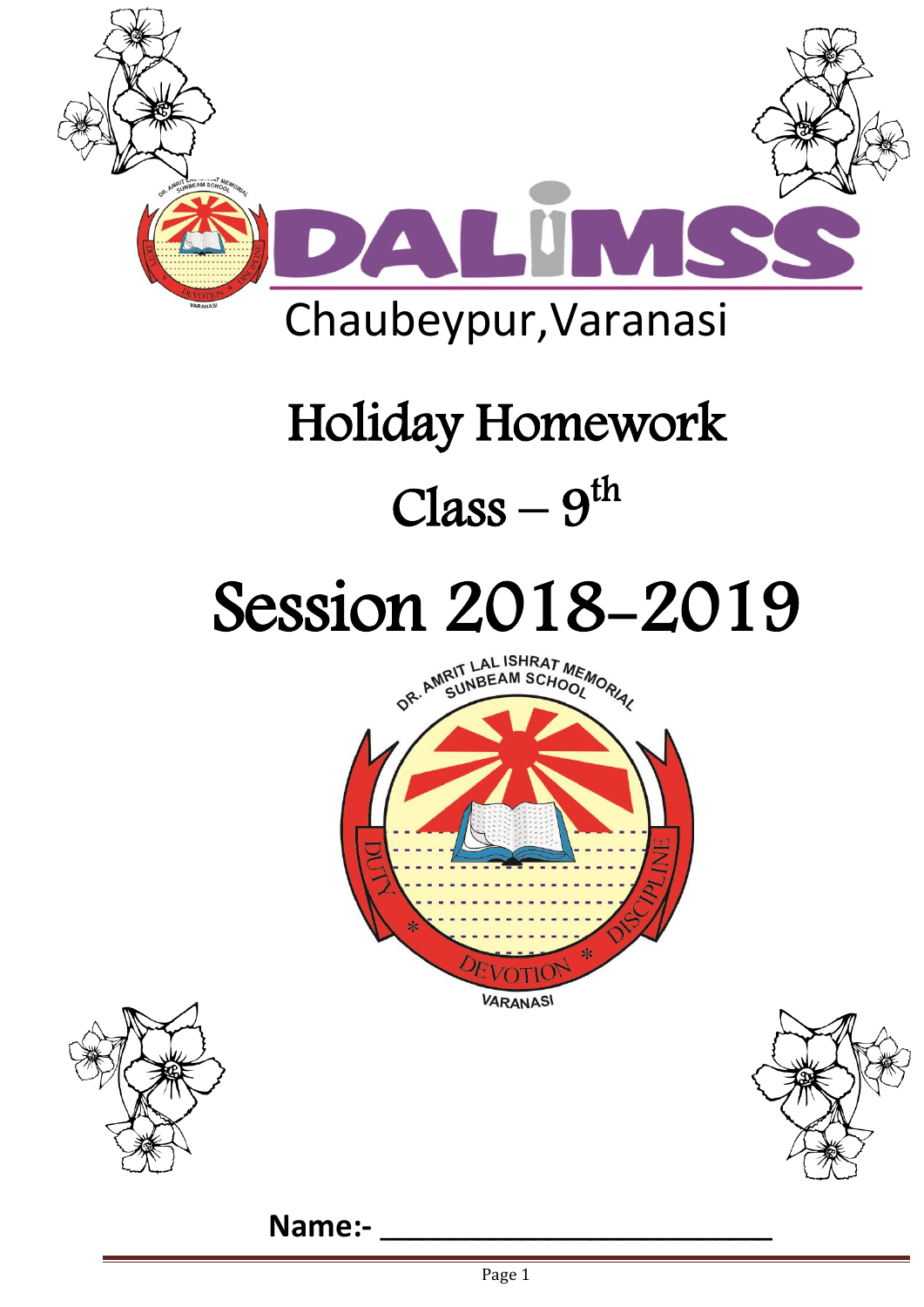# **English**

- **1.** Write a letter to your friend consoling him on the death of his/her grandfather.
- **2.** Develop a debate on 'Rural and Urban' area.
- **3.** Write a story on 'True Devotion'.
- **4.** Answer 5 factual comprehension exercise from your English Grammar exercise.
- **5.** Change 5 dialogues into indirect paragraph from Direct and Indirect Speech chapter from your Grammar book.

# **Physics**

- **1.** What do you understand by the motion of an object?
- **2.** Define scalar and vector quantities.
- **3.** What do you mean by uniform motion?
- **4.** Pick out uniform and non uniform motion.
	- **a.** A bus moving on a hilly road.
	- **b.** Tiger run in the jungle.
	- **c.** Moon moves around the Earth.
	- **d.** A boy runs on a circular track .
	- **e.** A man moves 30 cm on each 10 sec intervals.
- **5.** Pick out vector and scalar quantities.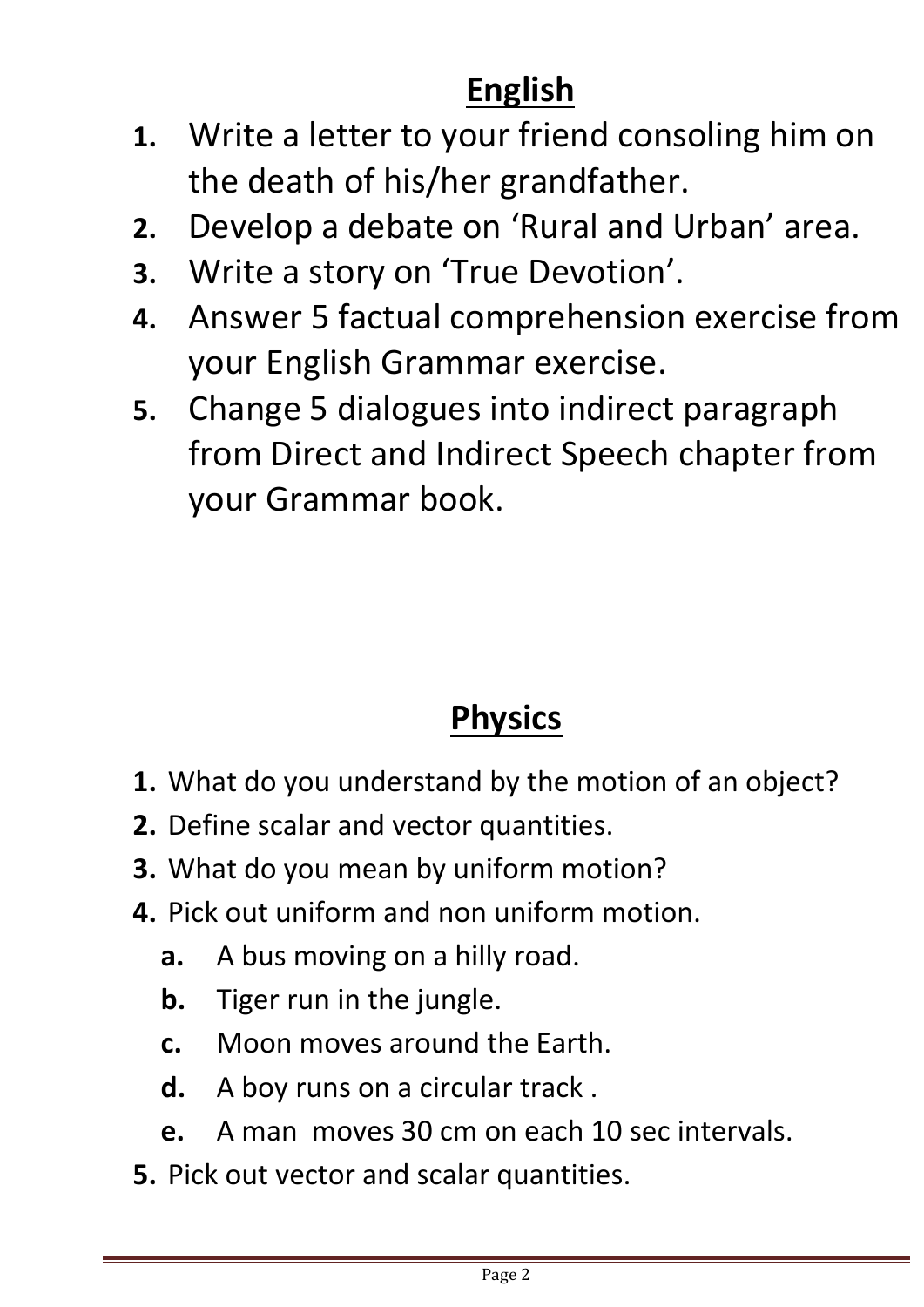Mass, Density, Speed, velocity, Pressure, Momentum, Work, Distance , Displacement, Force

**6.**A person travelling in a bus noted the timing and the corresponding distances as indicated on the Km stones Give your answer that motion is uniform or non uniform.

| Time                                                                                   |  | $ 8:00$ a.m $ 8:15$ a.m $ 8:30$ a.m $ 8:45$ a.m $ 9:00$ a.m |  |
|----------------------------------------------------------------------------------------|--|-------------------------------------------------------------|--|
| $\vert$ Distance $\vert$ 10 Km $\vert$ 20 Km $\vert$ 30 Km $\vert$ 40 Km $\vert$ 50 Km |  |                                                             |  |

- **7.**A particle is travelling in a circular path of diameter 15 m. Calculate the distance and displacement when it completes two rounds.
- **8.**Write down difference between distance and displacement.
- **9.**A boy moves 3m toward east. He then turns and moves 4 Km towards north. calculate
	- 1.Distance travelled by the boy
	- 2. Displacement of the boy
- **10.** Describe the types of motion with example.
- **11.** Learn all the derives quantities and its unit.
- **12.** Prepare a chart paper of the different types of motion.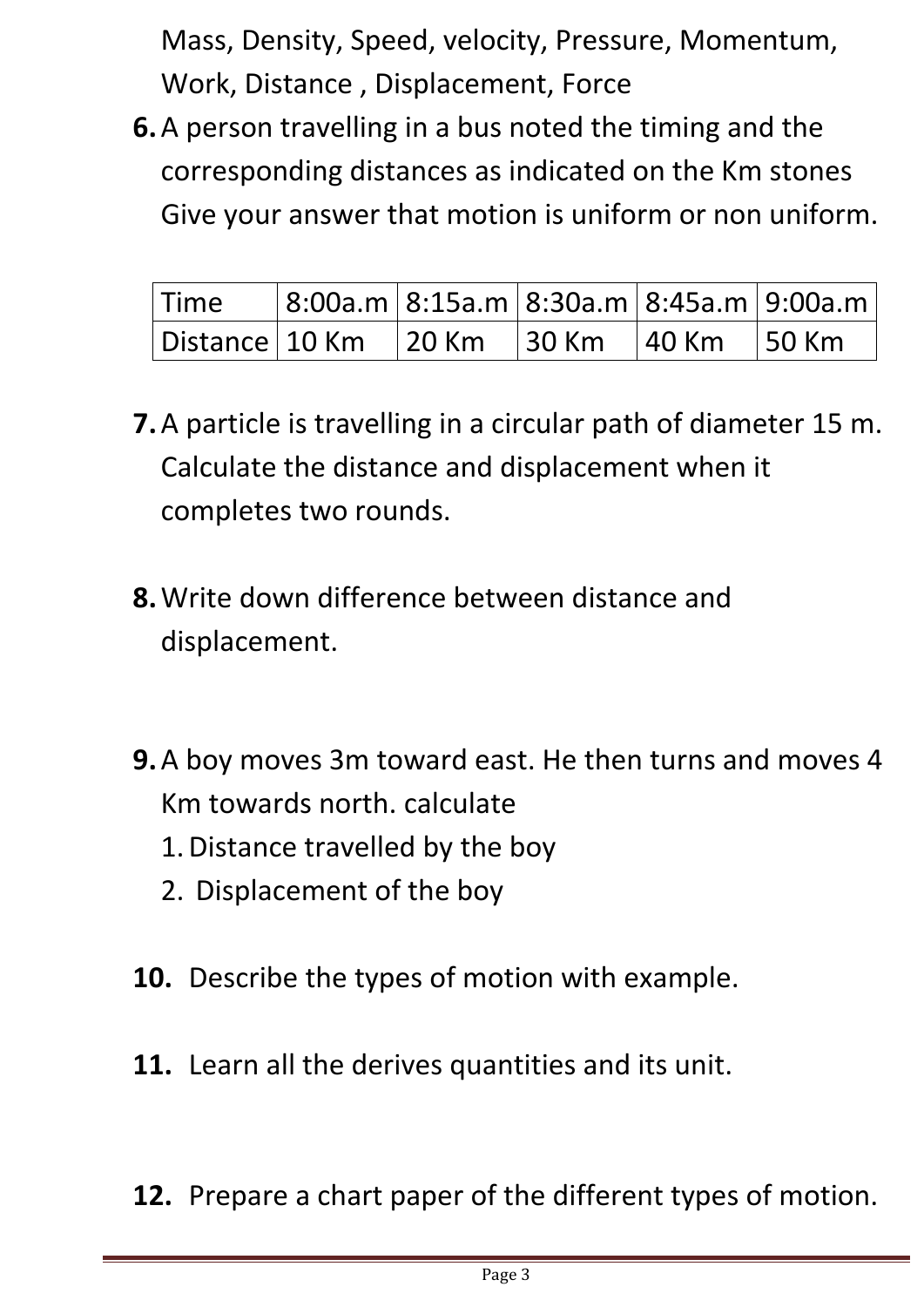## **Chemistry**

- **1.** "Osmosis is a special kind of diffusing" comment.
- **2.**Identify the Physical States of X, Y, Z at room temperature on the basis of following data:-

| <b>Substance</b> | Melting point C | Boiling point C |  |
|------------------|-----------------|-----------------|--|
|                  | $-38.9$         | 356.73          |  |
|                  | 97.80           | 883             |  |
|                  | $-218.19$       | $-18295$        |  |

**3.** Learn the element name from Atomic number 1 to 20 from Periodic table.

#### **Biology**

**1.** To study, observe and draw the given specimen of earthworm, Cockroach, Bony fish, any bird, for each specimen record one specific features of its phylum.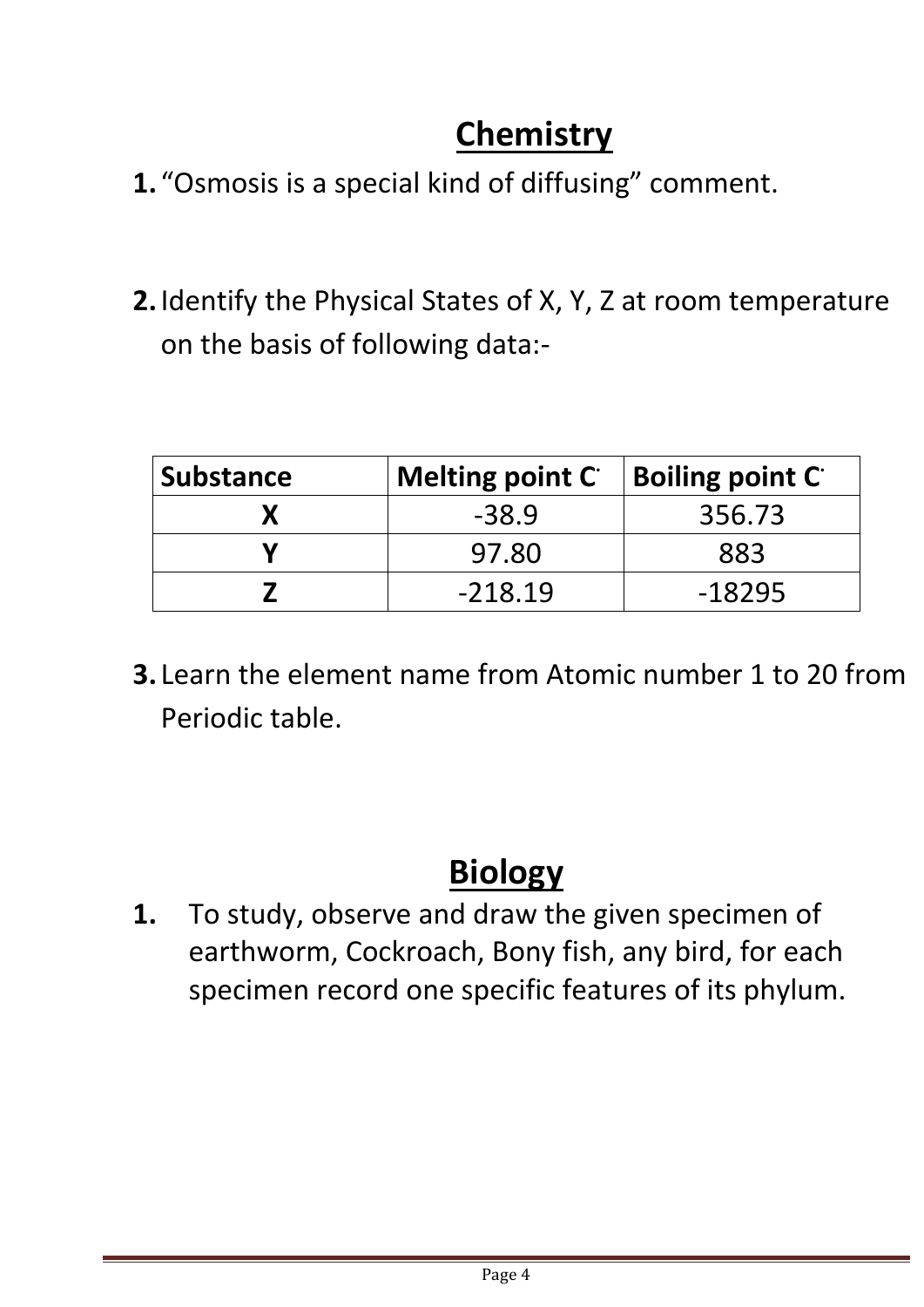#### **Hindi + Hindi Grammar**

**1.**पाठ 'दुःख का अधिकार' से मिलती-जुलती कोई कहानी लिखिए | **2.**निम्नलिखित बिन्दुओं की परिभाषा का संकलन तैयार कीजिए तथा उसे याद कीजजए |

साहहत्य, **x|, i|,** व्याकरण, कहानी, जीवनी, नाटक, उऩन्यास, यात्रा- वर्णन, संस्मरण, एकांकी, निबंध, पत्र, महाकाव्य, खंडकाव्य |

- **3.**कवि 'रैदास' के संक्षिप्त जीवन-परिचय को लिखते हुए उनके काव्यगत विशेषता पर प्रकाश डालिए |
- 4.'चार्ट' पर स्वर संधि के भेद व संधि-विच्छेद प्रक्रिया का वर्णन रंगीन लेखनी के माध्यम से कीजिए | (परियोजना कार्य)
- **5.**आज के नेतागण खुलेआम जनता को लुट रहे हैं, इस विषय पर दो नागरिकों की बातचीत लिखिए |

#### **Maths**

- **1.**Represent the following numbers on the number line. **a.**  $\sqrt{9.2}$ **b.**  $\sqrt{3.5}$  **c.**  $\sqrt{4.6}$  **d.**  $\sqrt{7.2}$  **e.**  $\sqrt{2.25}$
- **2.** Write 20 Rational and 20 Irrational numbers.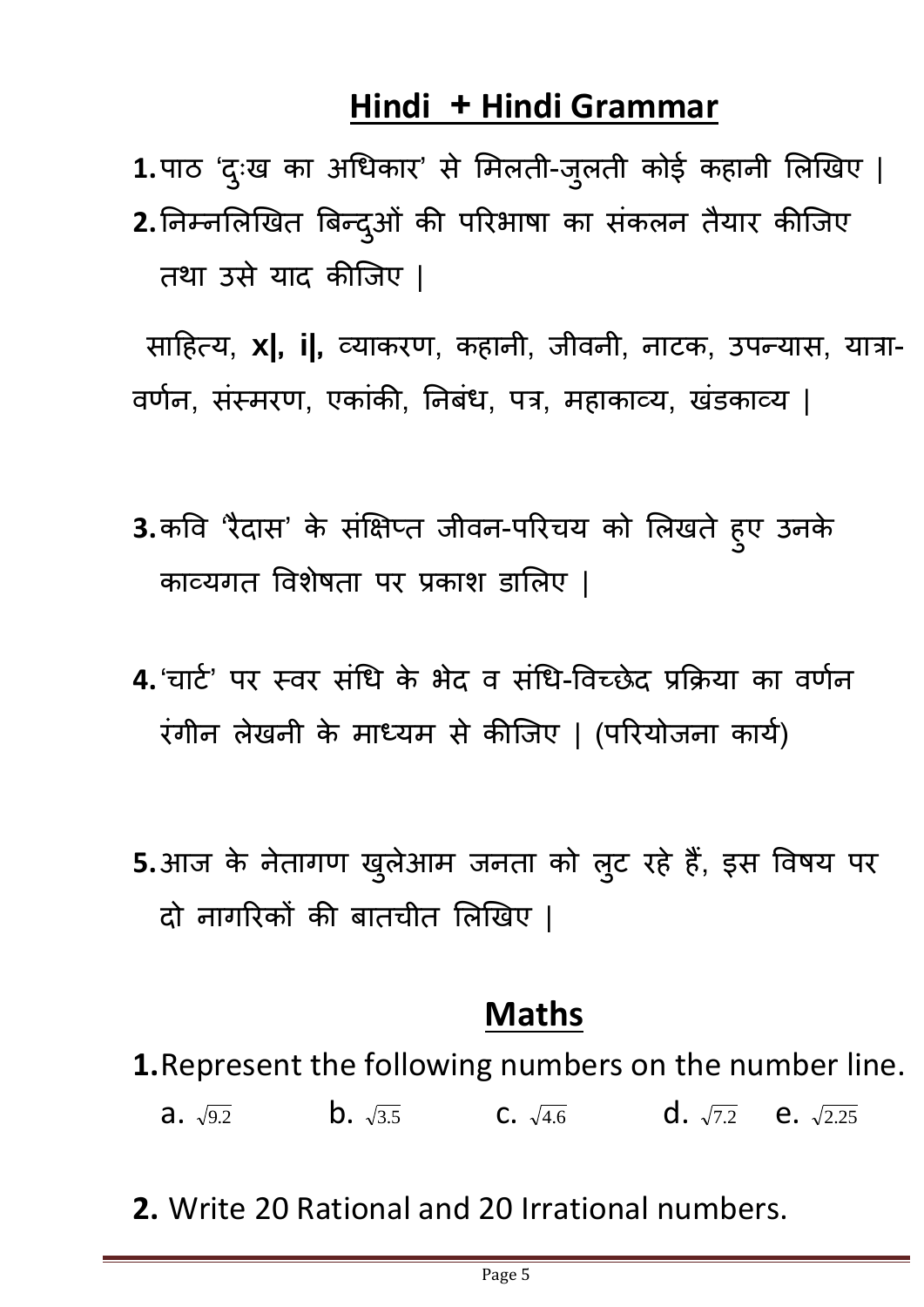#### **3.**Rationalize the denominator of the following-

a. 
$$
\frac{7+2}{7-\sqrt{2}}
$$
  
\nb. 
$$
\frac{3+\sqrt{3}}{7-\sqrt{3}}
$$
  
\nc. 
$$
\frac{9+\sqrt{2}}{\sqrt{2}}
$$
  
\nd. 
$$
\frac{1+2}{2-\sqrt{2}}
$$

**4.** If 
$$
x=(4-\sqrt{15})
$$
, find  $(x+\frac{1}{x})$ 

**5.**Solve the following-

a. 
$$
(7)^{5/6} \times (7)^{2/3}
$$

b. 
$$
\left(\frac{1}{3^4}\right)^{1/2}
$$

c. 
$$
(64)^{-1/2}
$$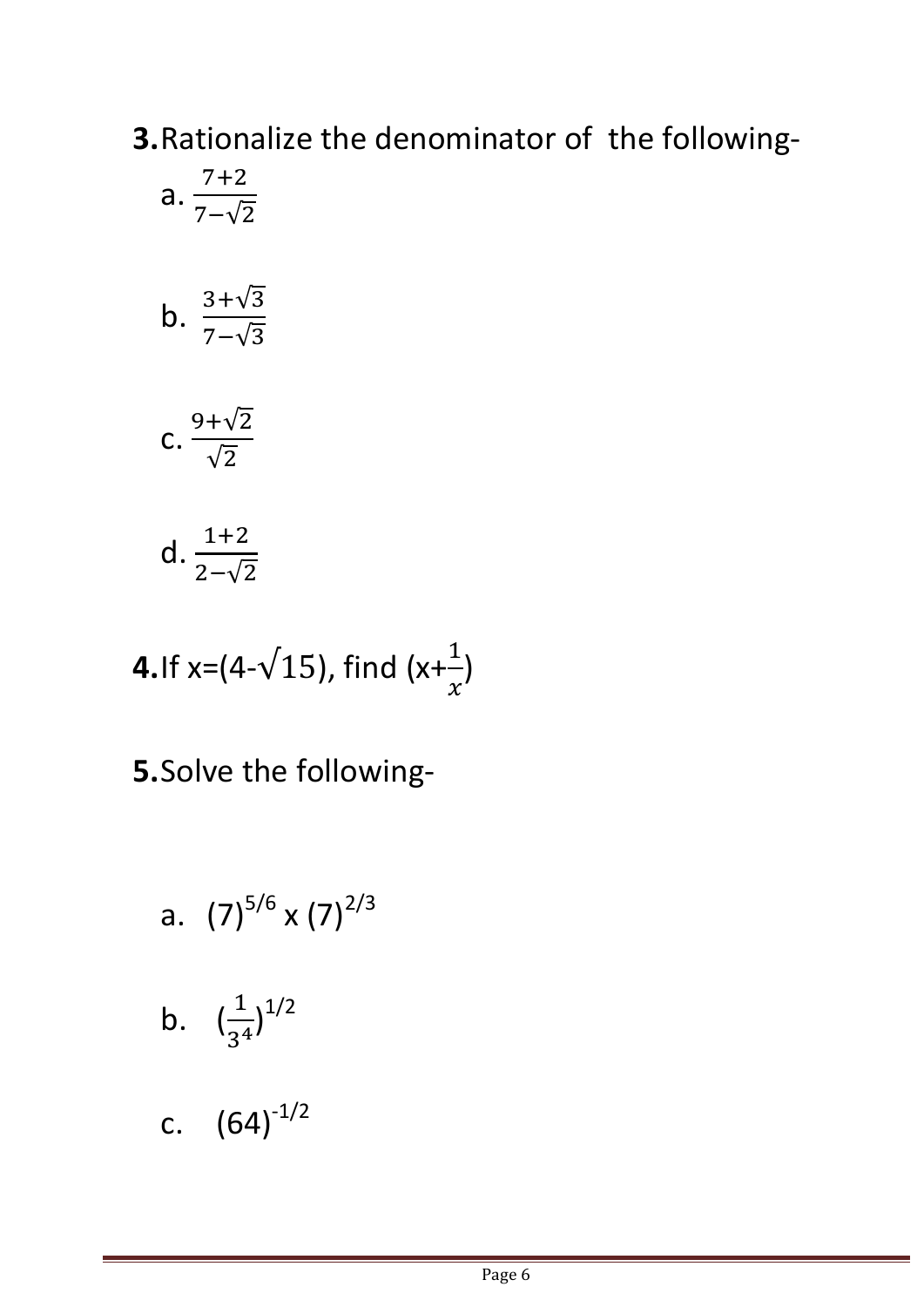- d.  $(81)^{-1/4}$
- e.  $(81)^{3/4}$

# **S.St**

- **1.**Why is democracy the best form of government? Write in detail.
- **2.**Describe any two argument against democracy.
- **3.**Imagine yourself as a Prime Minister for a day and mention at least four changes that you would like to see in your country.
- **4.**In a political map of India locate 29 states and 7 Union Territories of India.
- **5.**Mention any three effects of unemployment.

**6.** Explain any two achievements and two drawbacks of Green revolution in India.